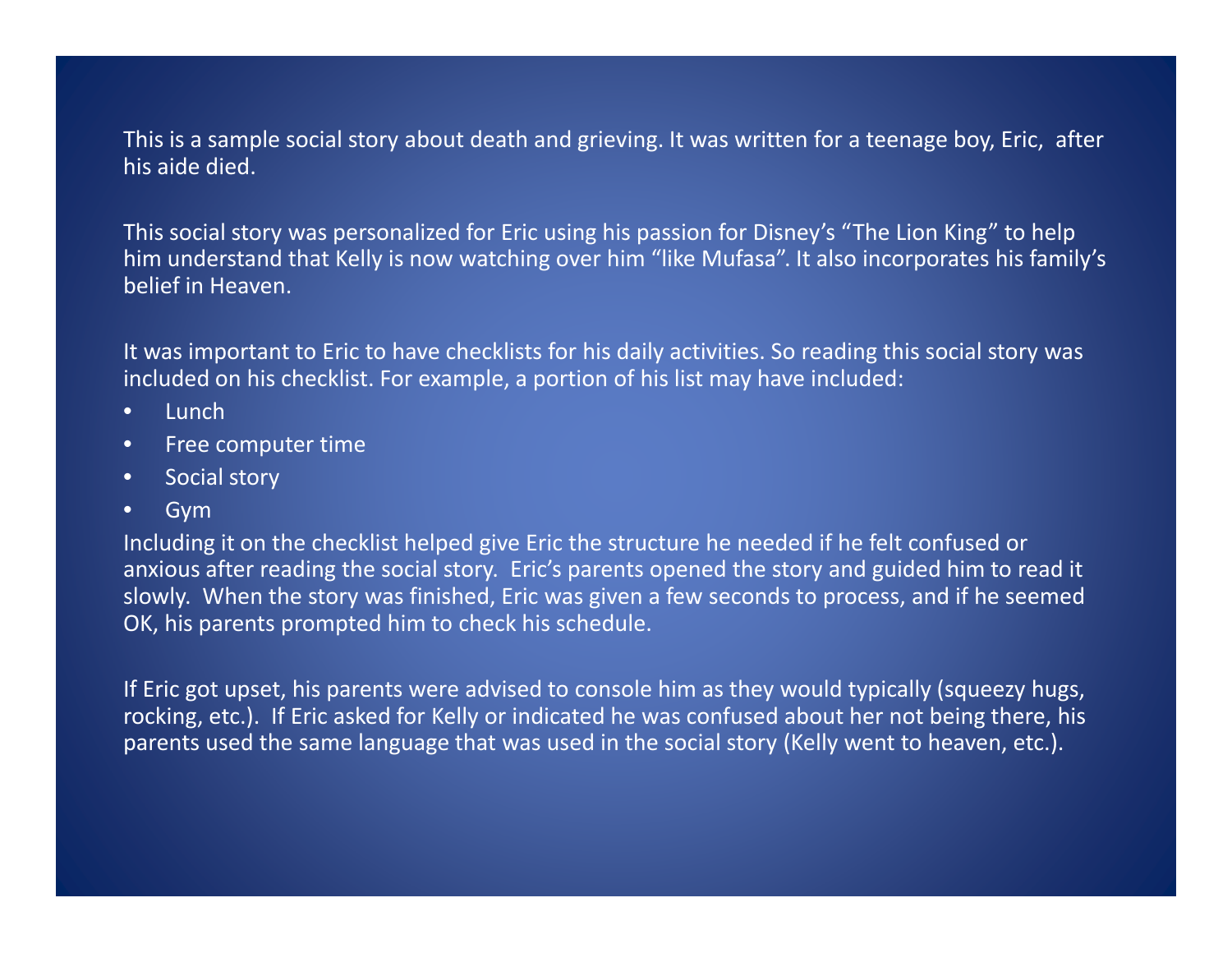# In the Lion King, Mufasa goes to heaven.

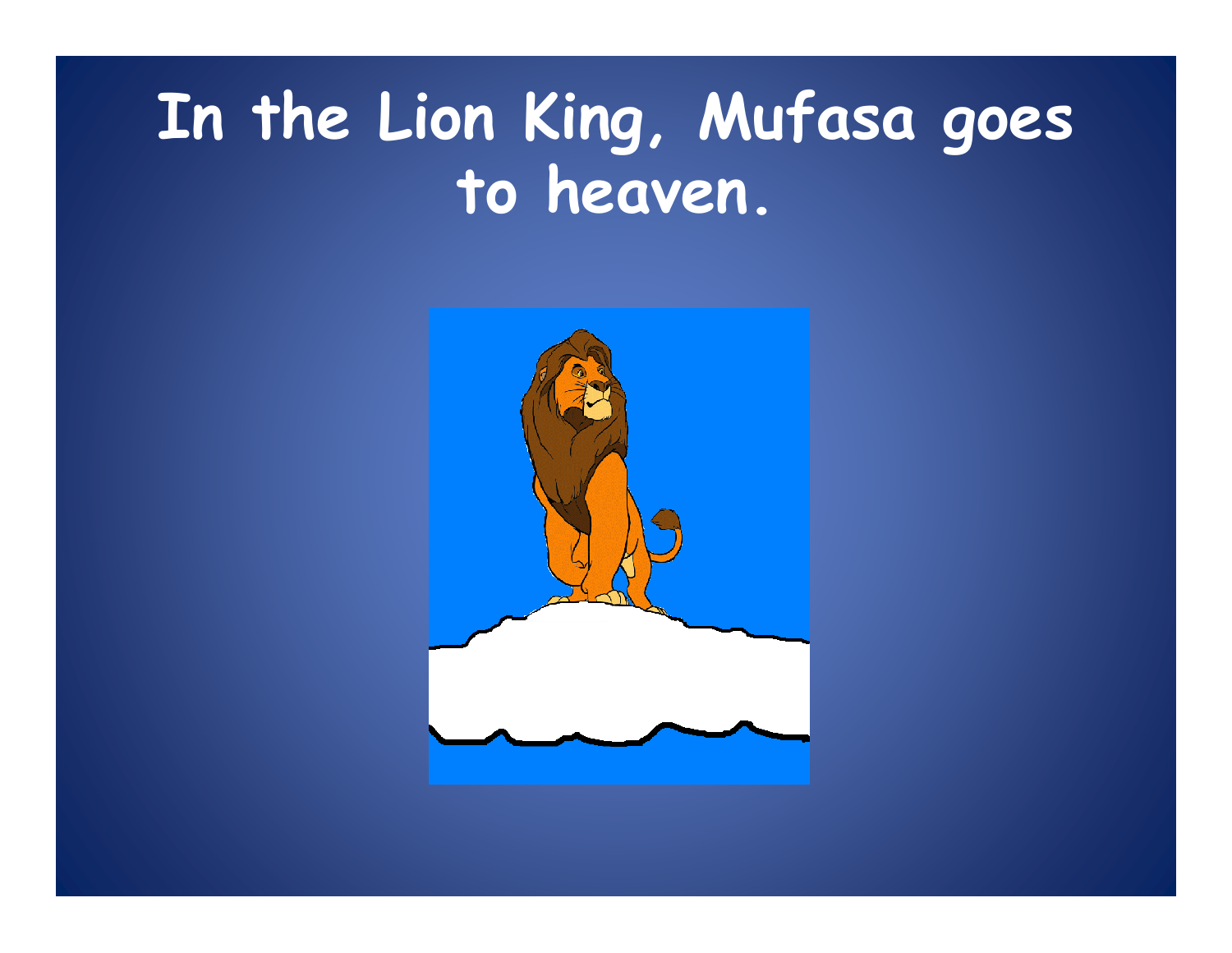# Simba couldn't see Mufasa anymore, but Mufasa'a spirit looked after Simba.

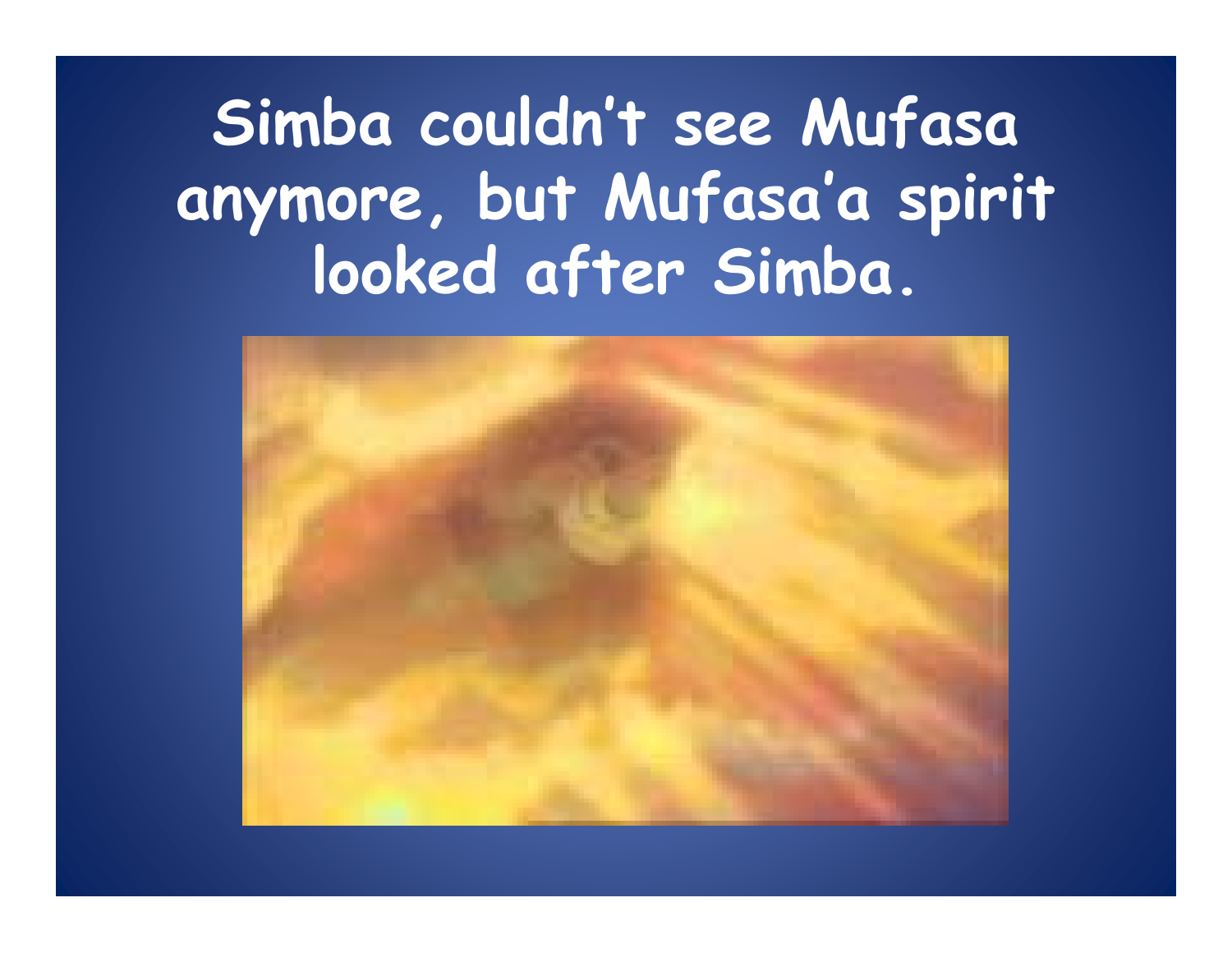# Simba remembered all the good times with Mufasa and it made him happy again.

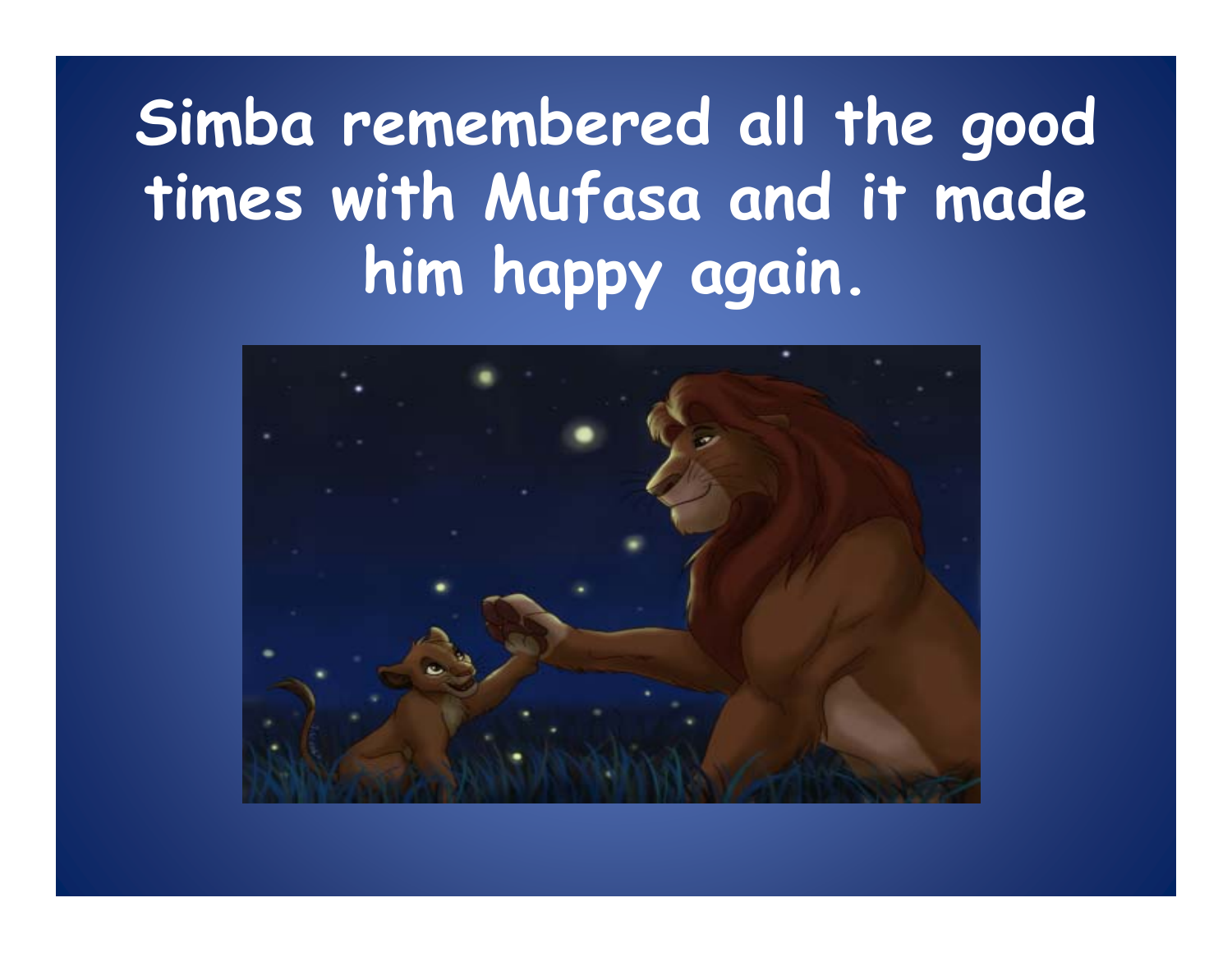## **Eric's friend Kelly went to**  heaven.

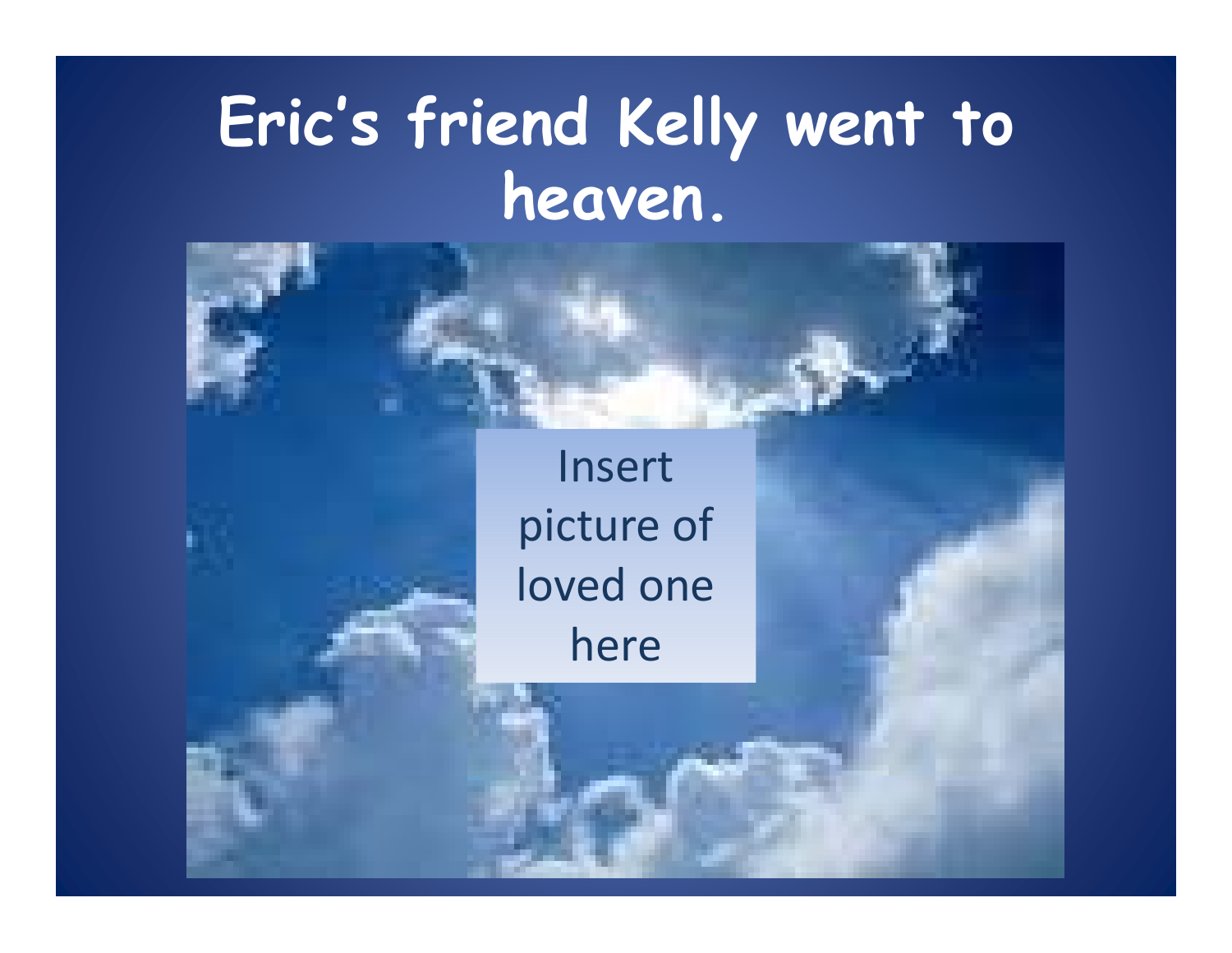#### **Eric can't see Kelly anymore, but**  Kelly's spirit will look after Eric. **y <sup>s</sup> sp** irit will look after Eric.

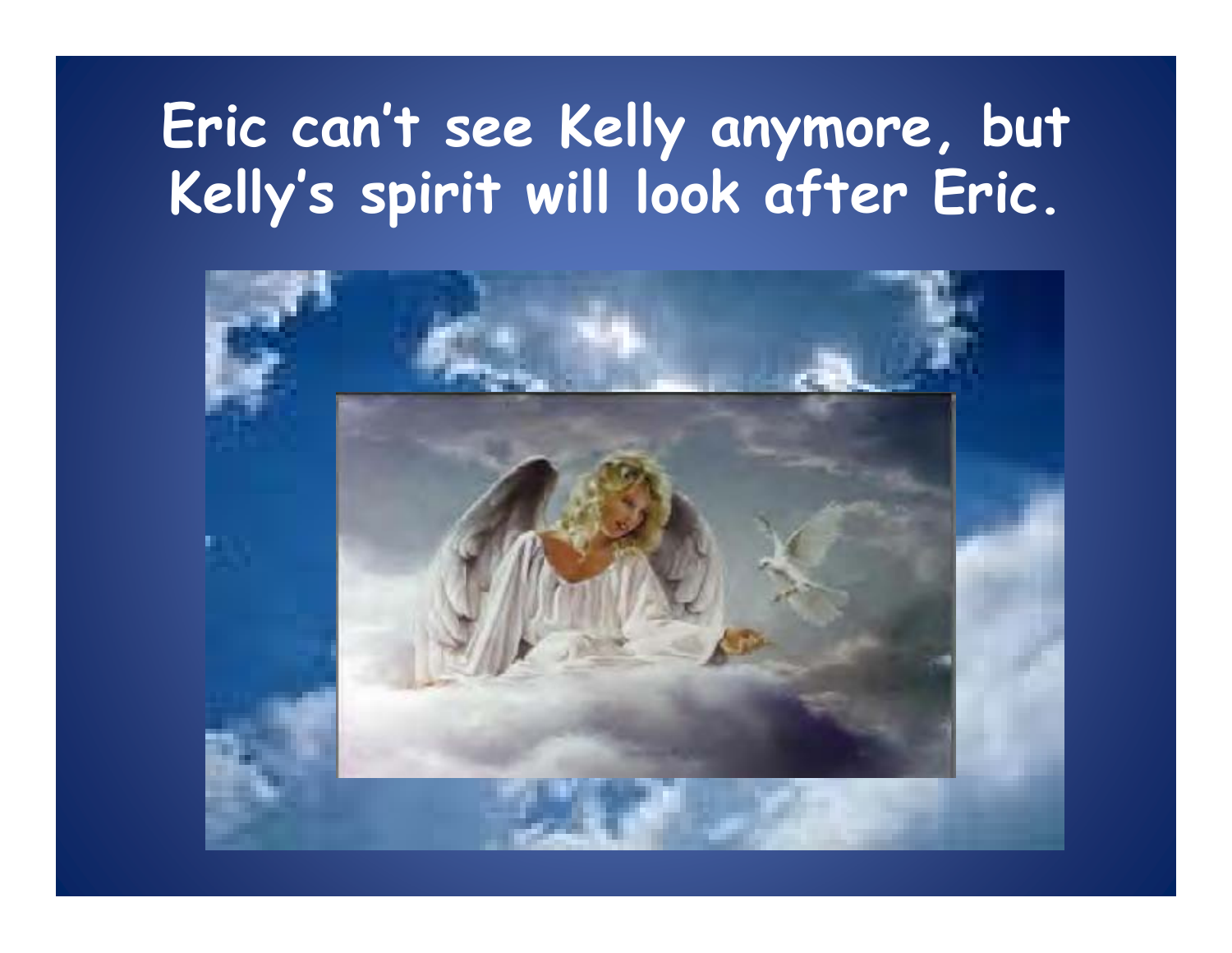### **Eric will remember the trips to eat, to stores, going ice skating, and g g oin g to the movies.**







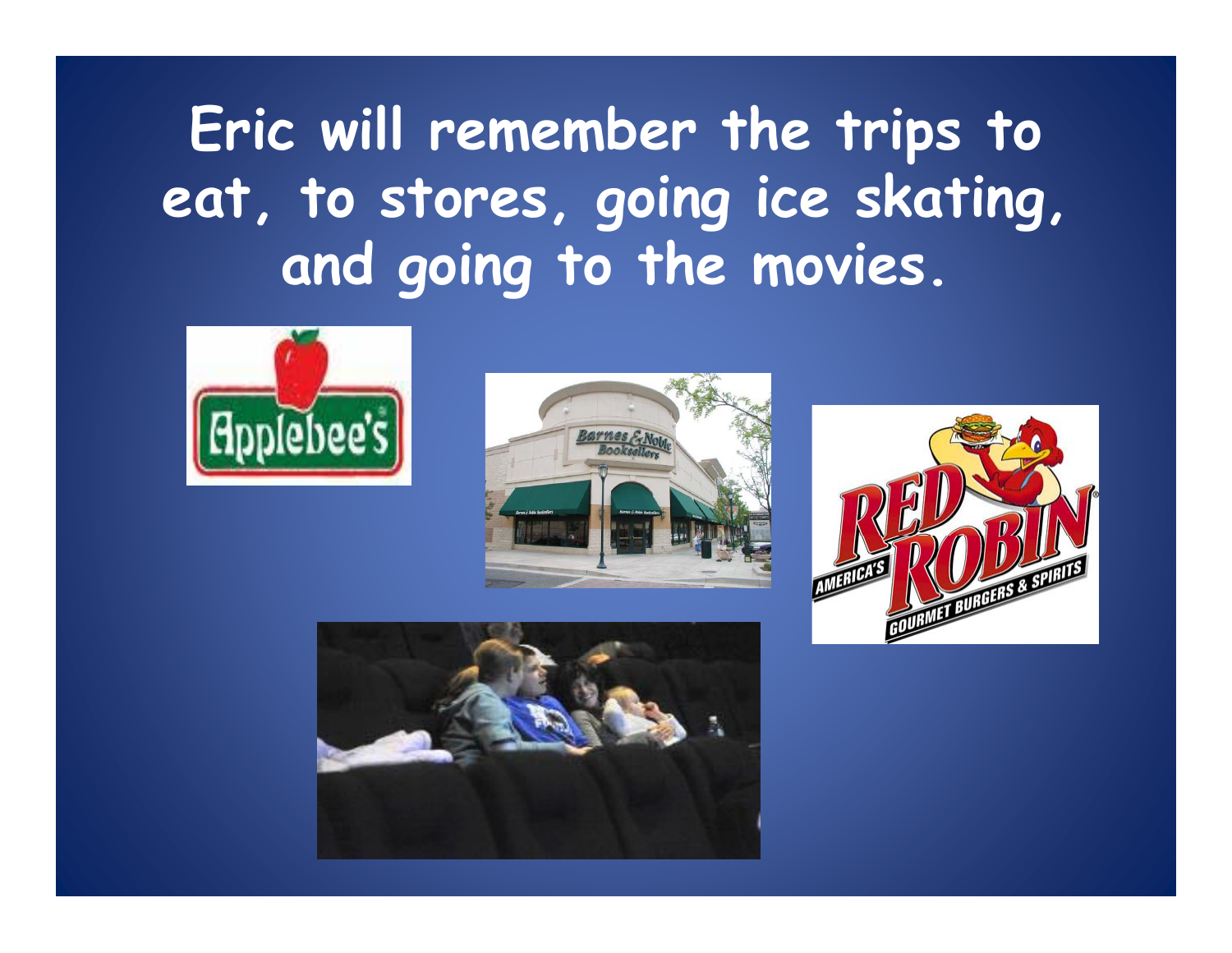### **Eric will remember singing songs and looking on the computer with Kelly .**



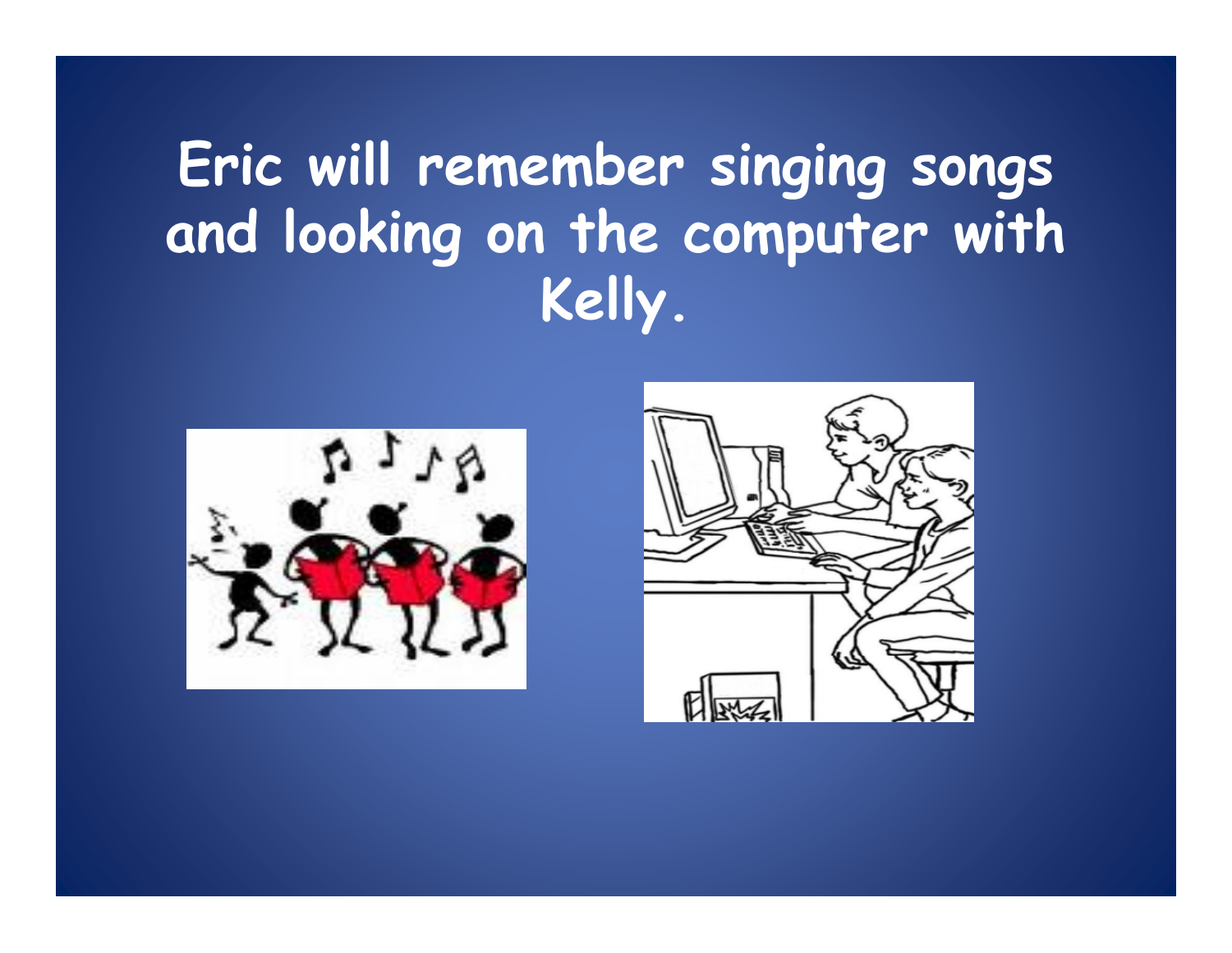# **It makes Eric happy to rememb th thi ber these things.**

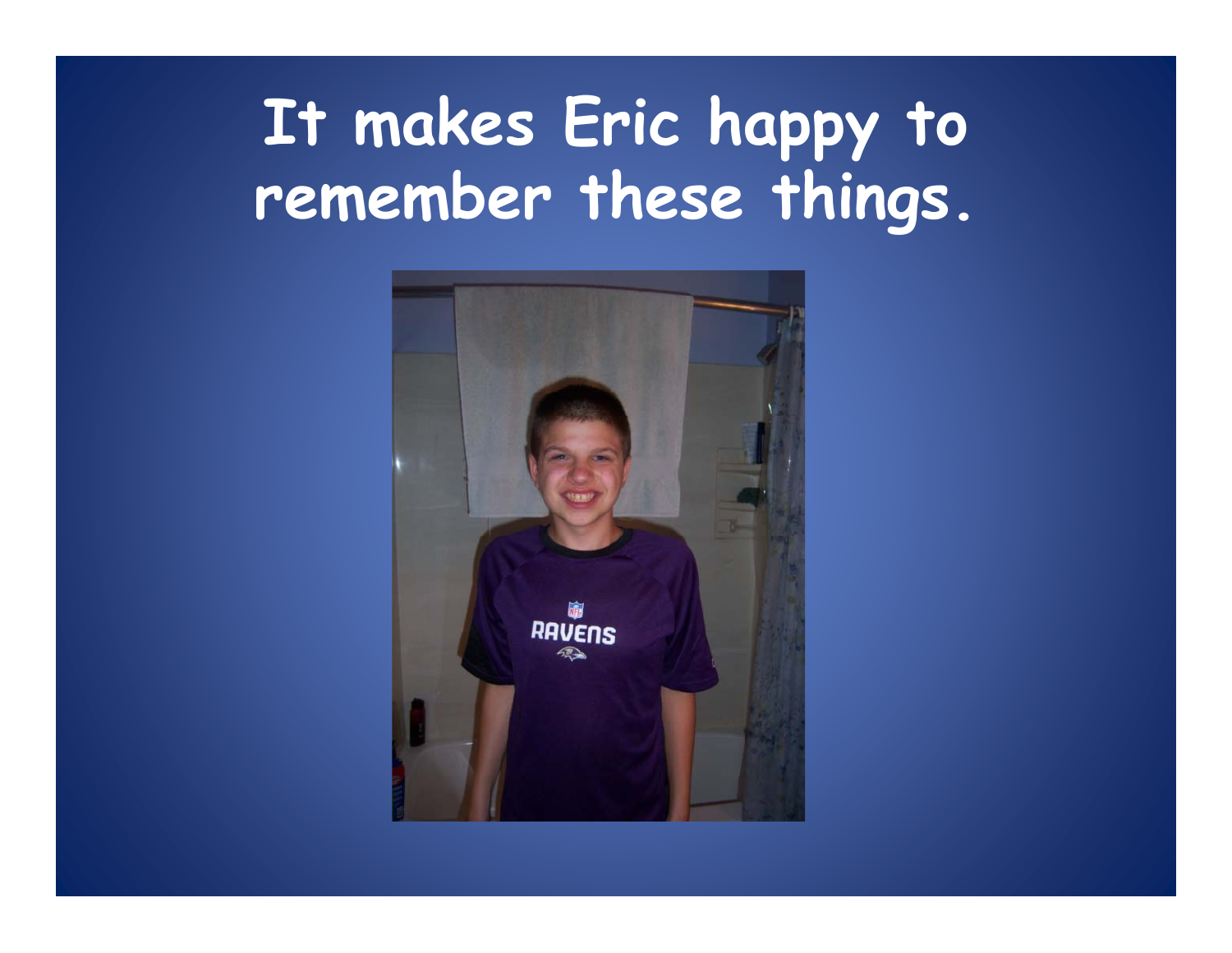# **When a friends goes to heaven**  it is OK to feel sad.



# **It is OK to cry.**